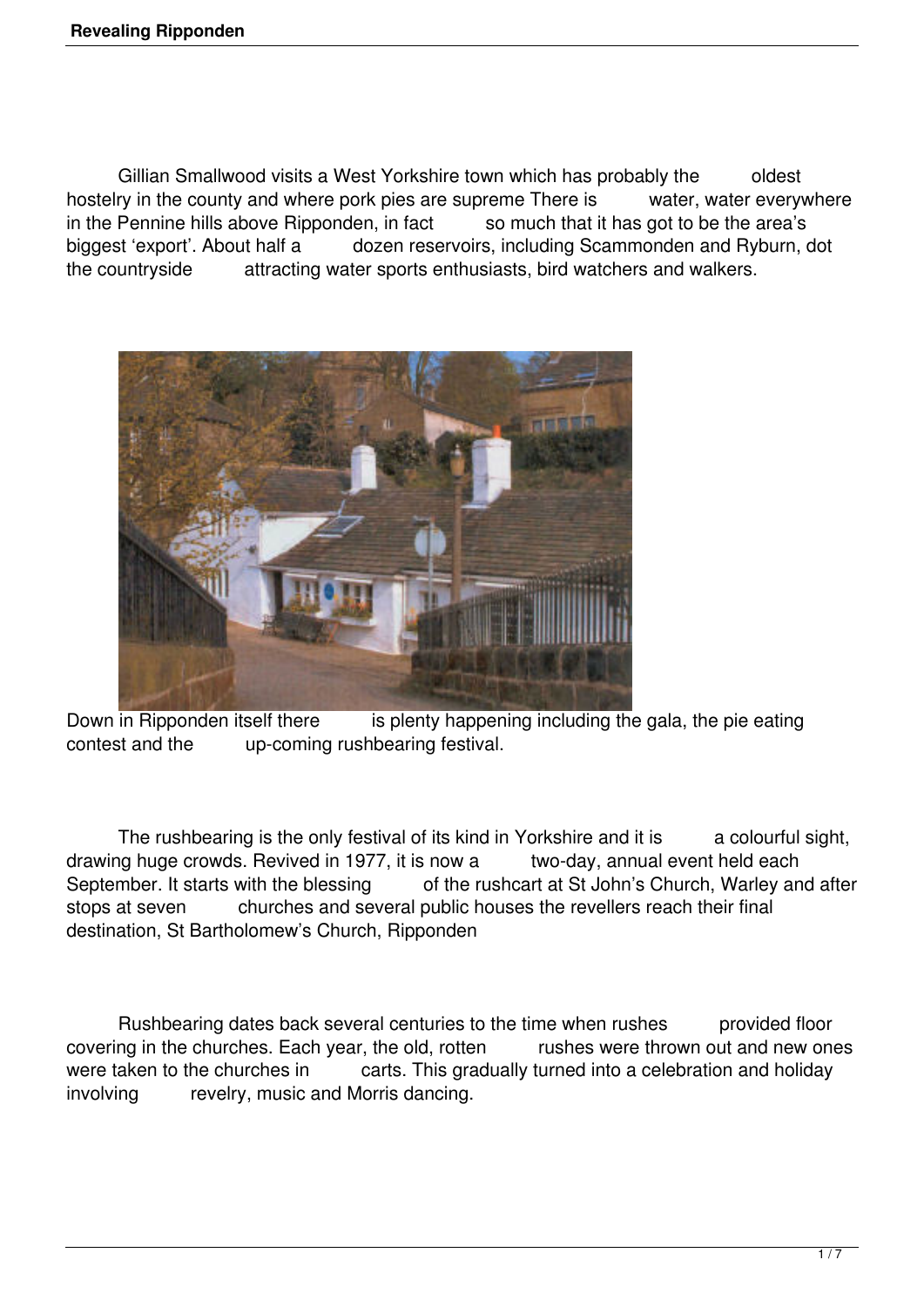I was on my way to find out more about the pie-eating contest when a sudden heavy downpour prompted me to take shelter in one of the local cafes, and listening to the conversation I soon realised that Ripponden is a close-knit community. The diners and staff all knew each other well enough to be on first name terms, and the talk revolved around local issues and events.



Villagers have recently been doing some self-promotion with A Bit of a Do, which showcased several of the clubs and groups in the Upper Ryburn Valley including Ripponden Brass Band, Ryburn Ringers Handbell Group, the gardening club, the bowling club, pottery painting, dancing, keep fit and the art group.

 As the skies cleared I headed for Old Ripponden, a secluded area by the church. I'd caught a glimpse of the slender spire of St Bartholomew's above the trees, but it was only when I reached the church itself that I spotted the ancient packhorse bridge across the narrow river Ryburn and the quaint. low, whitewashed buildings of the Old Bridge Inn.

It's probably Yorkshire's oldest hostelry - the earliest record of it is from 1307 - and it's here that the pie-eating contest takes place.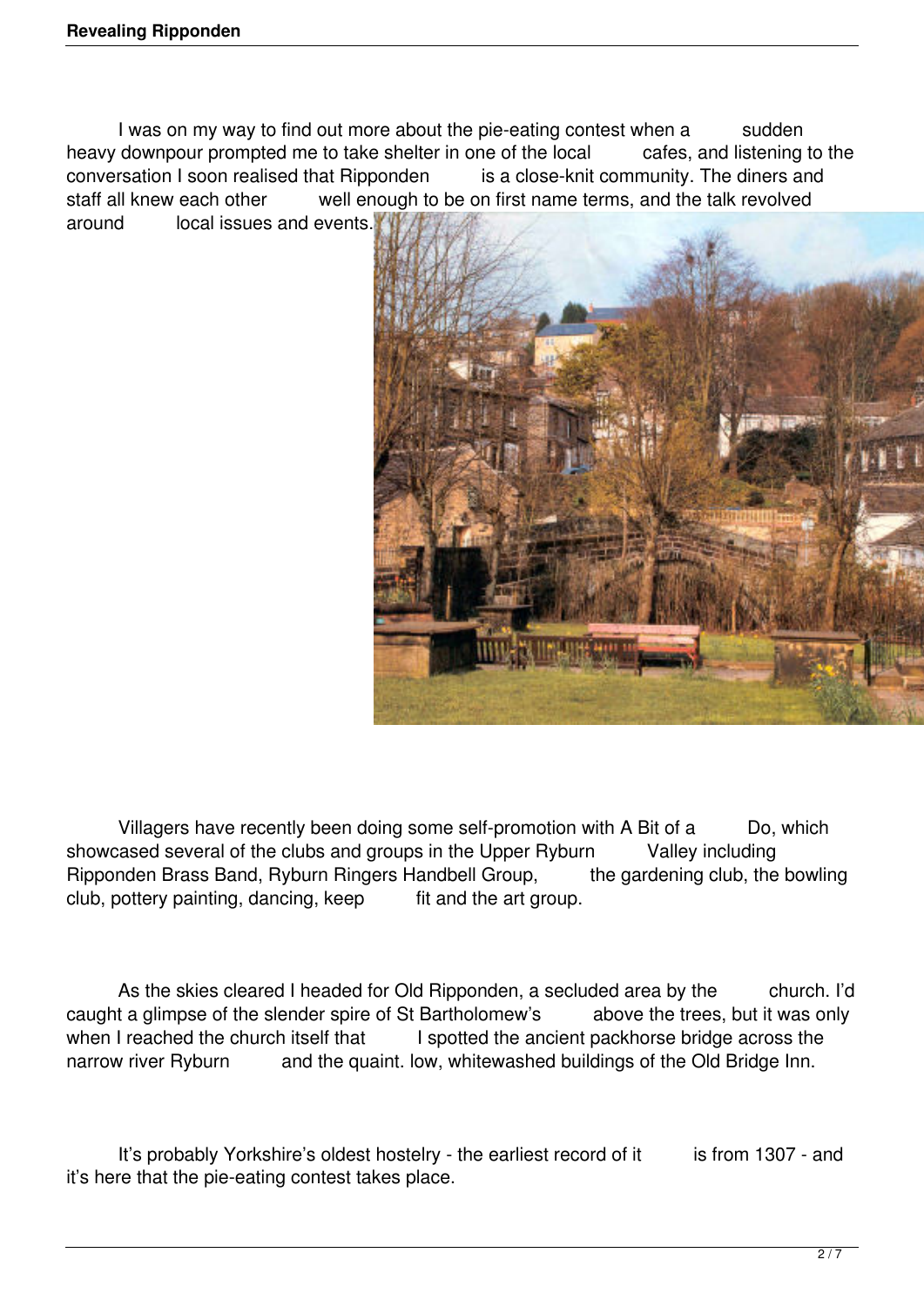'Back in the I 980s, on Saturday afternoons, a group of young men would go to the local gym and then come here for a drink,' said Lindsay Eaton Walker, who runs the inn with her husband Tim.

'We're a traditional public house, rather than a restaurant and we don't serve food on Saturday or Sunday evenings.

'One chap always brought a snack to eat, and the others would be salivating as he ate it in front of them. Eventually they asked Tim if they could each bring in a pork pie and rather than lose a dozen thirsty lads he agreed. They soon realised that some pork pies had more merit than others and so the Pork Pie Appreciation Society was founded.

 'Now we have an annual competition with butchers from all over the country entering their pork pies and the winner gets a trophy,' added Lindsay.



The Old Bridge Inn is full of history there's some original wattle and daub walls and a fine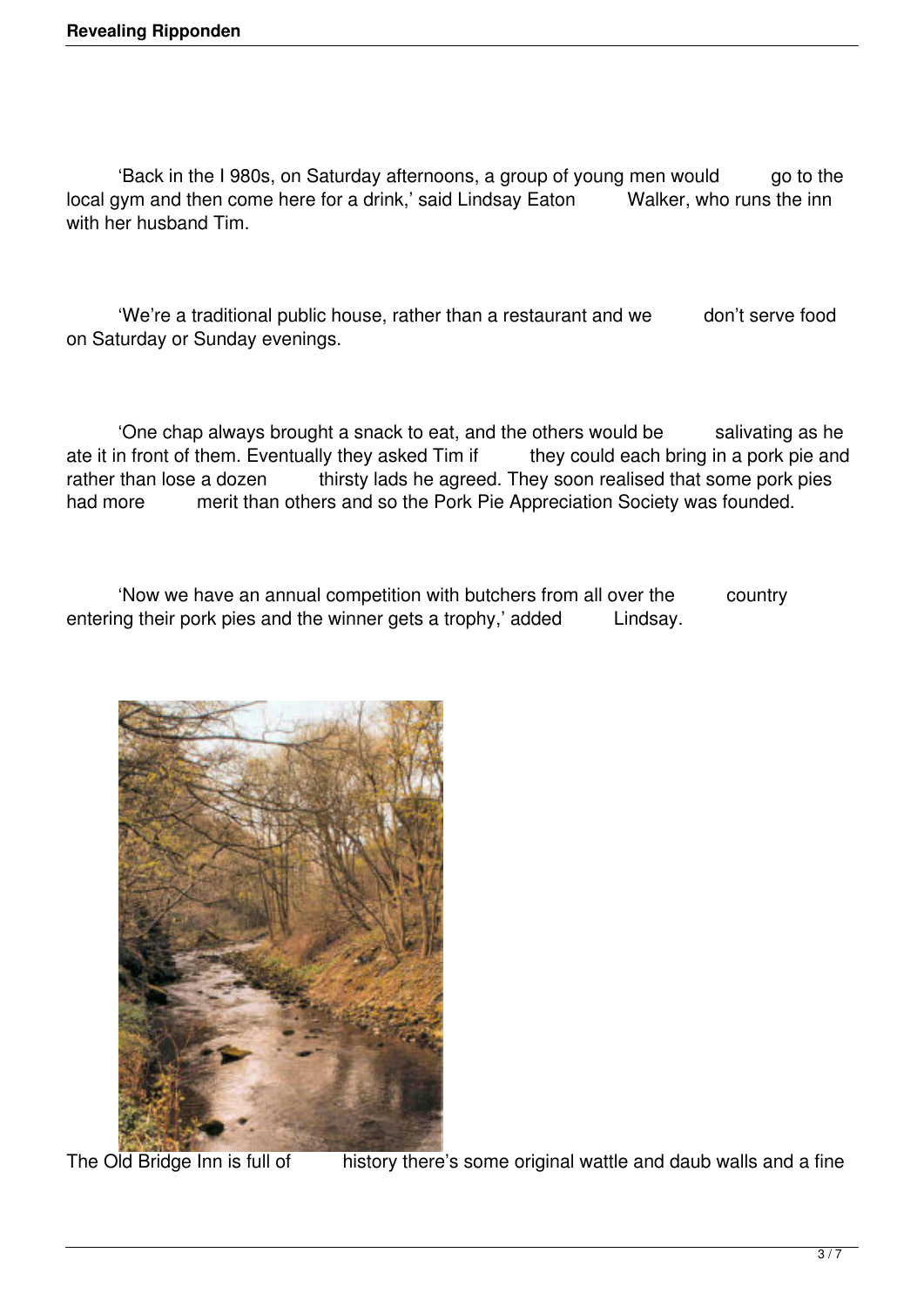cruck frame but one thing you won't find is a traditional pub sign outside the door

'We don't need a sign above the door because people know us by reputation', said Lindsay.

Something else that is aimed at enhancing the village's reputation is the newly formed Ripponden Villages' Group.

'It's been set up to promote

community action to protect and improve Ripponden and district,' said Barbara Costello, clerk to the parish council, which along with Ripponden covers Rishworth, Soyland and Barkisland.

 'It will organise activities to renovate, enhance and maintain public places and will eventually take over Ripponden in Bloom.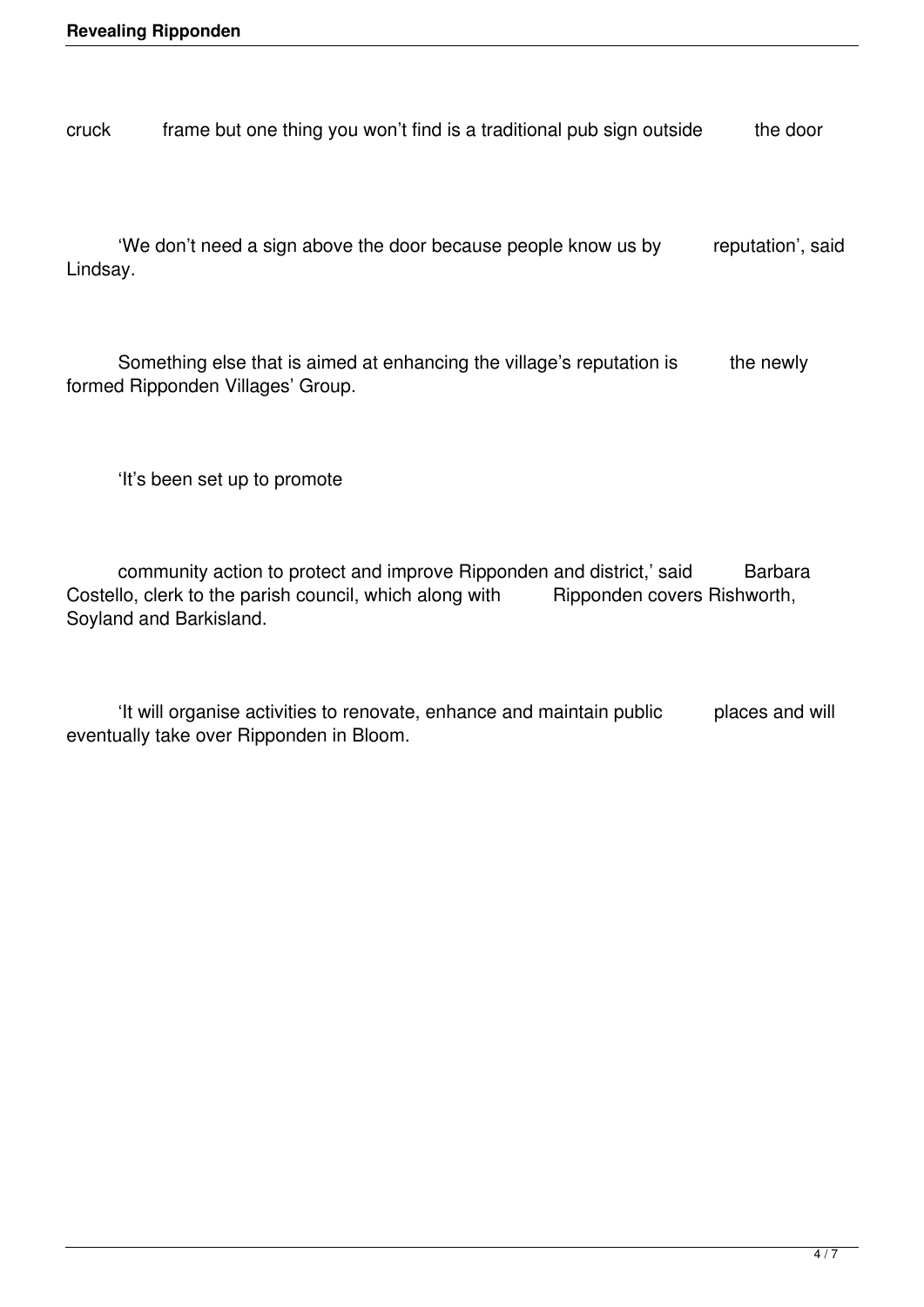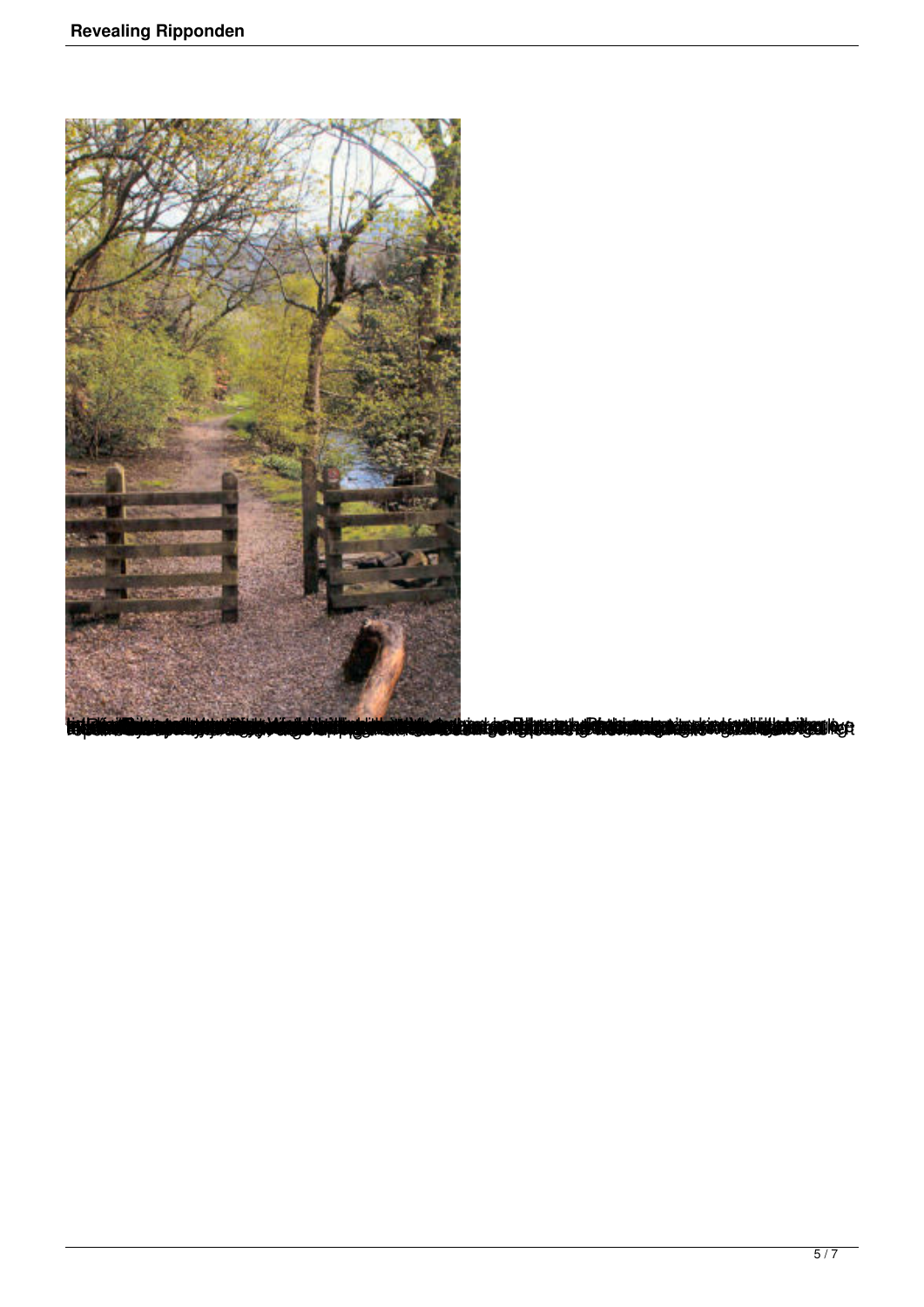

**int at a formulated and complete and the interpretational conductions of the contributions of the complete of <br>Ripponden Roundup** 

The first recorded reference to Ripponden was in 1307 when it was called Rybourndene, which is Anglo Saxon meaning a forded river in a valley.

One of the stained glass windows in the present St Bartholomew's Church the fourth to be built since the 15th century - is made from fragments of a window in the first church, which was built by permission of Edward IV.